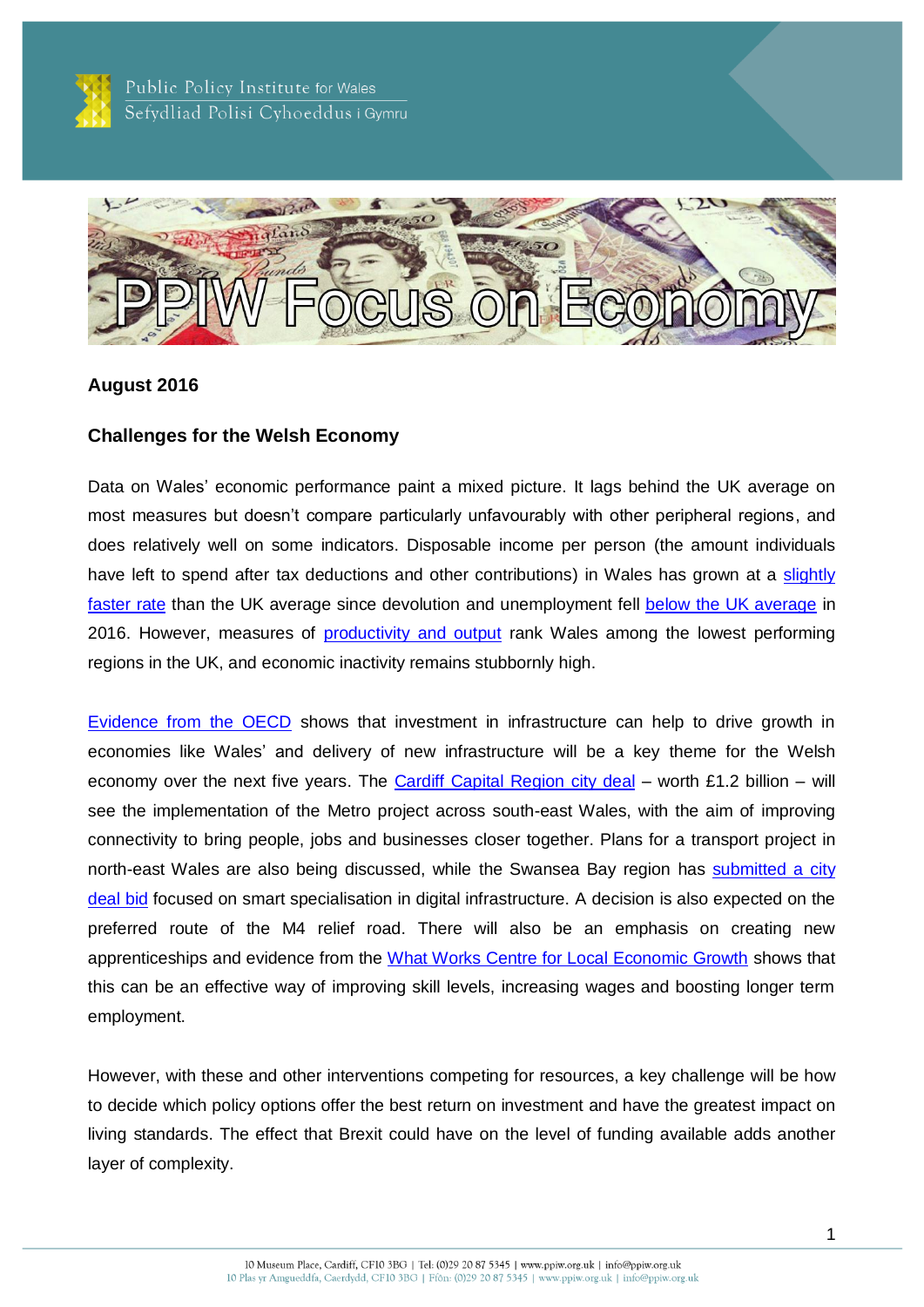

Over the last two years, in response to Ministers' evidence needs, we have worked with experts to generate evidence on the Welsh economy, employability and infrastructure. What follows is a summary of the some of the key messages from this work.

Our work on **employability** has concluded that:

#### **[There is a strong case for devolving responsibility for the Work Programme](http://ppiw.org.uk/files/2016/01/PPIW-Report-Rethinking-the-Work-Programme-in-Wales.pdf)**

Our analysis of the Work Programme, undertaken with Dave Simmons from the Centre for Economic and Social Inclusion, showed that it has performed less well in Wales than the UK average and that the number of Employment and Support Allowance claimants and those furthest from the job market is much higher. We concluded that there is a strong case for a single integrated Welsh strategy for labour market interventions that establishes a framework for new interventions to address long-term worklessness. We recommended that in the short term the UK government should devolve responsibility for commissioning and managing the Work and Health Programme in Wales. The Welsh Government should also explore the potential for full devolution of the Work Programme over the longer term and identify existing funds and activities that could be integrated or aligned with it.



# **Wales needs a more holistic approach to promoting employability tailored to the needs of specific groups**

We worked with a group of experts to review the evidence about the effectiveness of existing approaches to promoting employability. We found that there are four times as many Disability Living Allowance (DSA) and Employment and Support Allowance (ESA) claimants as Jobseeker's Allowance claimants in Wales. This makes it especially important to find ways of enabling those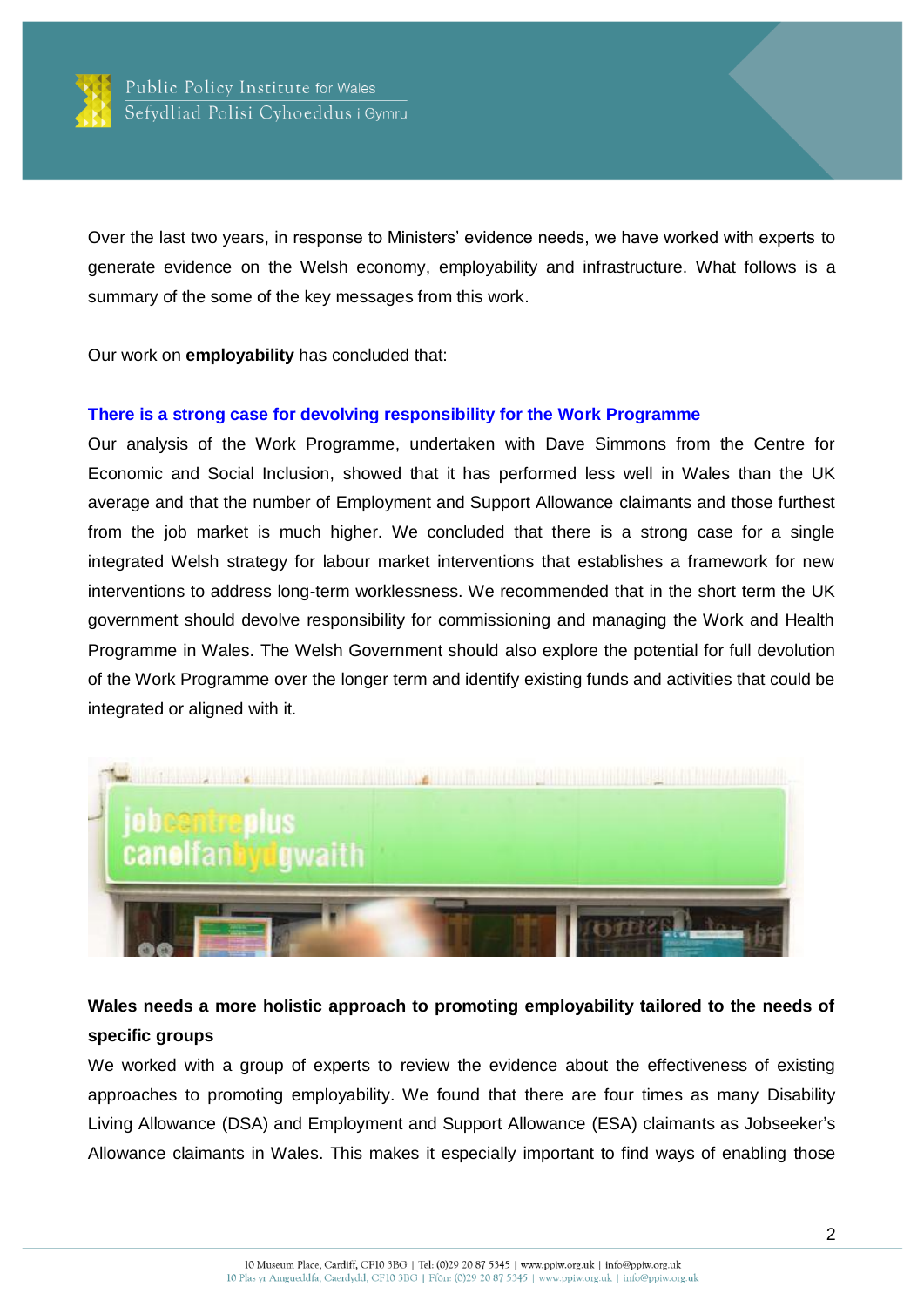

receiving DSA and ESA to access employment opportunities and will require close working with health services and in particular GPs. The evidence shows that interventions need to be tailored to individual circumstances and the needs of the whole person. This is more costly than a standardised approach but is more likely to increase employment and reduce benefit payments in the long term.

### **[As well as helping the unemployed to access work, policy needs](http://ppiw.org.uk/ppiw-report-publication-breaking-the-cycle-what-works-in-reducing-intergenerational-worklessness-and-fragile-employment/) to support career [progression](http://ppiw.org.uk/ppiw-report-publication-breaking-the-cycle-what-works-in-reducing-intergenerational-worklessness-and-fragile-employment/)**

We were asked to examine the scale and extent of intergenerational worklessness in Wales. We published analysis by Professor Anne Green and Dr Daria Luchinskaya from the Institute for Employment Research at Warwick University which suggests that it is unlikely to be a widespread problem in Wales but that there are households which experience fragile employment (repeated cycling in and out of low paid, insecure work). To date most initiatives have focused on helping the unemployed to access employment. Anne and Daria's analysis suggests that more needs to be done to support them to remain in employment. This requires work with employers and labour market intermediaries to develop a 'Career First' approach which encourages the development of sustainable jobs with opportunities for progression.

# **[Employer subsidies can increase employment but need to be tailored to economic](http://ppiw.org.uk/blog-the-effectiveness-of-employer-subsidies-in-tackling-worklessness/)  [conditions](http://ppiw.org.uk/blog-the-effectiveness-of-employer-subsidies-in-tackling-worklessness/)**

Our review of the evidence on subsidies to employers suggests that take up can be incentivised if they are large enough to offset the employer's costs. Direct wage subsidies that are easy to administer are attractive to employers. Schemes that combine employment with training to address skills gaps may be more effective than those which use employer subsidies in isolation. Employer subsidies focussed on private sector employment are likely to be more effective than those targeted at the not-for-profit sectors. There is evidence to suggest that a focus on training during an economic downturn and employer subsidies during periods of recovery may be an effective combination.

Our work on **economic development** concluded that:

**[Overseas offices play a valuable role in raising Wales' profile and promoting trade and](http://ppiw.org.uk/use-information-technology-and-create-roving-teams-to-strengthen-international-offices-says-new-report/)  inward investment and there could be benefits [in establishing new offices in key regions](http://ppiw.org.uk/use-information-technology-and-create-roving-teams-to-strengthen-international-offices-says-new-report/)**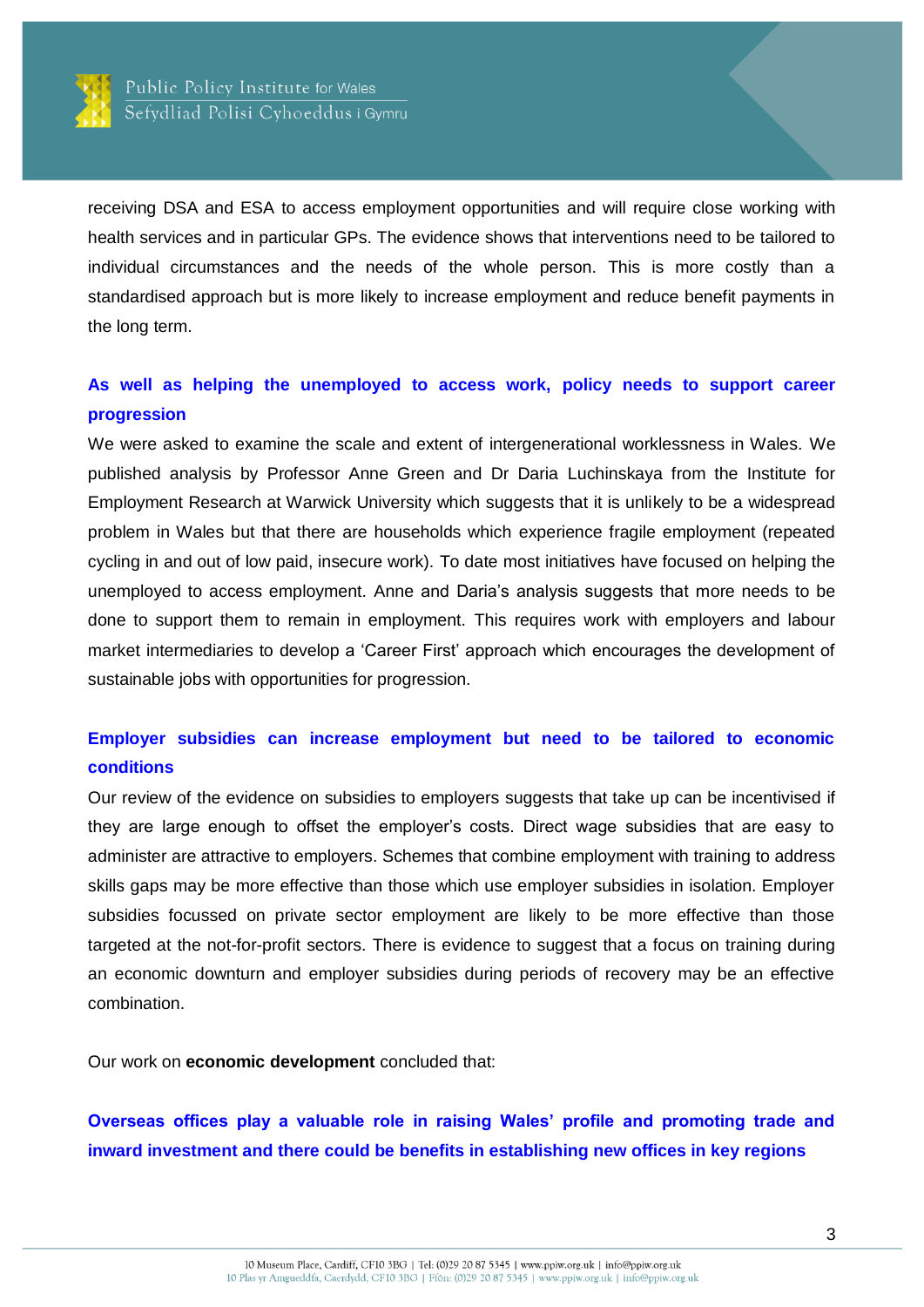

Our work on inward investment found that Wales had fewer overseas trade and investment offices than other comparable countries or regions for which data are available. Working with Professor Max Munday (Director of the Wales Economic Research Unit at Cardiff Business School), we identified key criteria to guide choices about new investment in offices and suggested that Wales could benefit from investment in some new offices and from the deployment of mobile specialist teams that can be called in to complement the work of in-situ staff.

## **[A thriving airport is vital to realising the economic potential of the Cardiff Capital Region](http://ppiw.org.uk/files/2016/01/PPIW-Report-Maximising-the-Economic-Benefits-of-Airports.pdf)  [and South Wales](http://ppiw.org.uk/files/2016/01/PPIW-Report-Maximising-the-Economic-Benefits-of-Airports.pdf)**

We worked with Chris Cain, an aviation industry expert, to review the evidence of the economic impact of regional airports around the world. Chris concluded that Cardiff Airport provides an important international gateway to Wales which supports key sectors of the economy. The evidence shows that maximising this growth potential will require further investment and a coherent medium term strategy which should include the creation of an airport business district.



### **Enterprise zones need to [be embedded in longer term strategies for economic development](http://ppiw.org.uk/files/2015/02/PPIW-Report-Governance-of-Enterprise-Zones.pdf)**

With Professor Peter Tyler from Cambridge University we reviewed the evidence about the effective governance of Enterprise Zones. Our report emphasised the need for effective governance of Enterprise Zones and for their activities to form part of longer-term economic development strategies for their areas which are tailored to local opportunities.

Our work on **infrastructure** shows that:

#### **There is a need to improve [strategic transport planning in Wales](http://ppiw.org.uk/files/2014/11/Approaches-to-strategic-transport-planning.pdf)**

We published a review of international theory and practice in strategic transport planning by Professor John Preston, a leading transport analyst from Southampton University. John identified